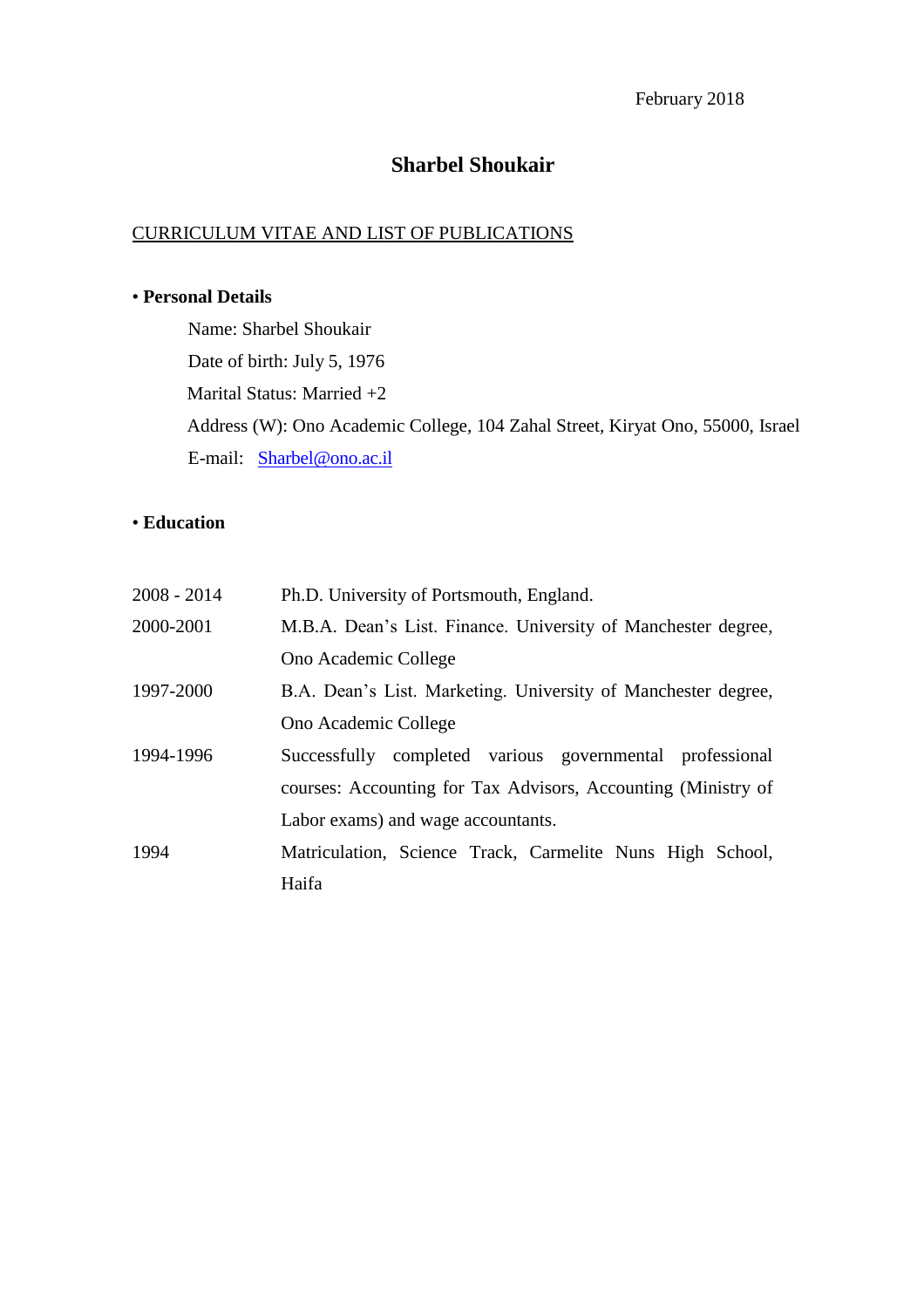## • **Employment History**

| 2003 Present | Lecturer and Full Time Faculty Member                                    |  |  |
|--------------|--------------------------------------------------------------------------|--|--|
|              | <b>Faculty of Business Administration</b>                                |  |  |
|              | Ono Academic College                                                     |  |  |
| 2009 Present | Lecturer                                                                 |  |  |
|              | <b>Ruppin College</b>                                                    |  |  |
| 2002         | Lecturer in various colleges for various courses specializing in finance |  |  |
|              | for undergraduate and graduate studies in business administration.       |  |  |
| 2002         | Tutor, MBA finance courses                                               |  |  |
| 2002-2003    | Tutor, Statistics, Management Department, Ben-Gurion University          |  |  |
|              |                                                                          |  |  |
| 2001-2002    | Tutor, Statistics courses for BA in Business Administration, Ono         |  |  |
|              | Academic College.                                                        |  |  |
|              |                                                                          |  |  |
|              | Lecturer, Quantitative Methods, and project instructor, BA in Business   |  |  |
|              | Administration, University of Manchester degree at Ono Academic          |  |  |
|              | College                                                                  |  |  |
|              |                                                                          |  |  |
|              | Lecturer, Practical Engineers School, College of Management, Haifa:      |  |  |
|              | Introduction to Marketing, Market Segmentation, Statistical Quality      |  |  |
|              | Control.                                                                 |  |  |
| 2000         | Lecturer in accounting, College of Management, Haifa.                    |  |  |
|              |                                                                          |  |  |

# • **Professional Activities**

- (a) Professional academic functions
- 2019-present Vice President Ono Academic College. Vice Dean, Faculty of Humanities Ono Academic College.
- 2017-2018 Vice Dean, Faculty of Humanities Ono Academic College. Coordinator of the Specialization in Finance and the Capital Market, Faculty of Business Administration Ono Academic College.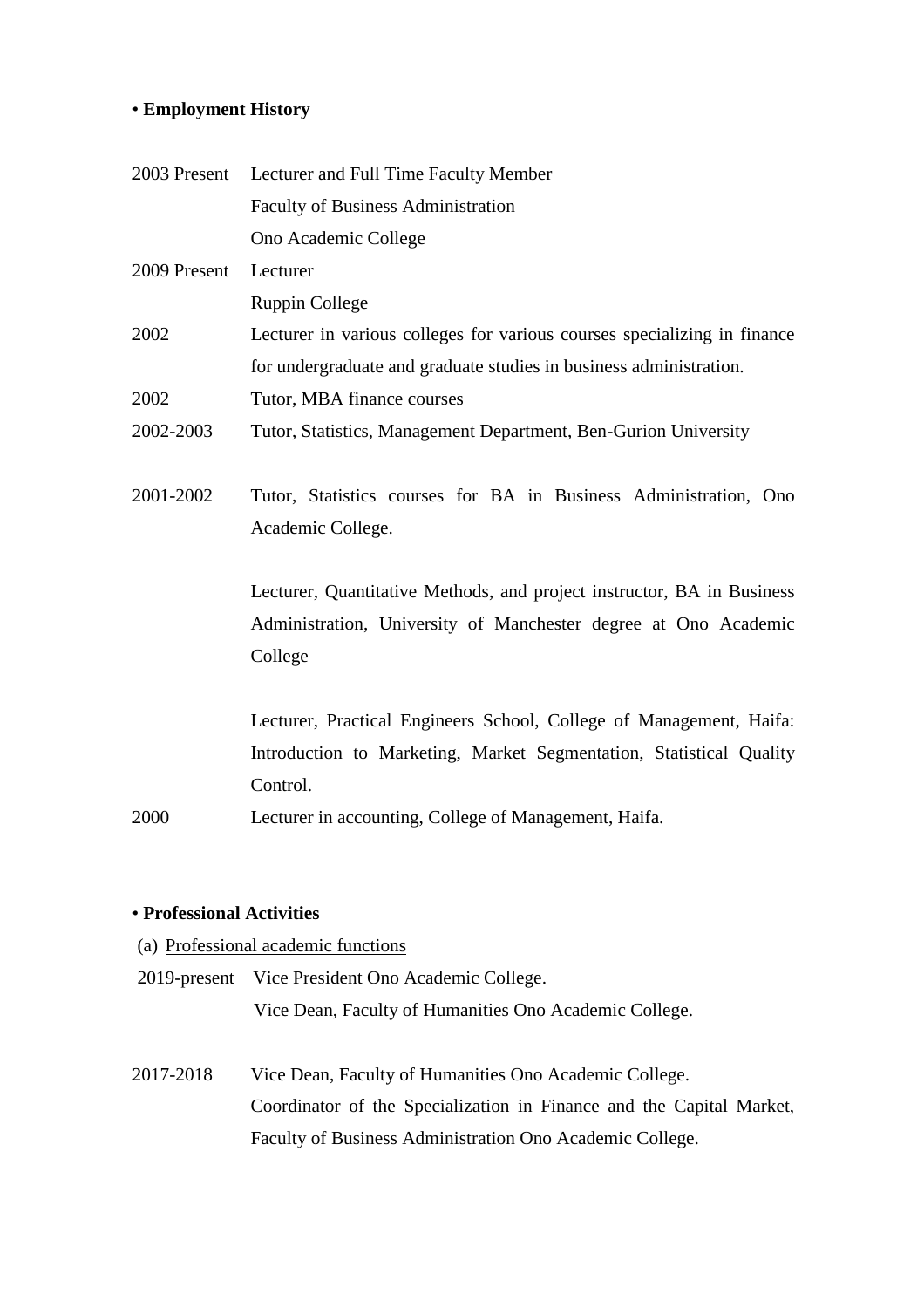- 2014-2017 Vice Dean, Faculty of Business Administration and Coordinator of the Specialization in Finance and the Capital Market, Ono Academic College.
- 2005 2013 Assistant to the Dean of the Faculty of Business Administration and Coordinator of the BA and MBA Specializations in Finance and the Capital Market, Ono Academic College.
- 2003-2004 Assistant to the Finance and the Capital Market Specialization Department Head, Prof. Moshe Ben-Horin.
- (b) Professional functions outside universities/institutions
- 1998-2000 Wage Accountant, Terra Sancta School Chain in Israel.
- 1995-1998 Shoukair Brothers Tax Advisors Office dealing with different complex files and gaining valuable experience and know-how.

#### • **Educational Activities**

(a) Courses taught

Fundamentals of Finance Finance Management Introduction to Marketing Market Segmentation Probability and Statistics Quantitative Models Statistical Quality Control

### • **Awards, Citations, Honors, Fellowships**

(a) Honors, Citation Awards

| 2018 | Excellent Lecturer Prize – Rupin College – President's Award for top 5% of<br>lecturers |  |  |  |
|------|-----------------------------------------------------------------------------------------|--|--|--|
| 2017 | Excellent Lecturer Prize – Rupin College – President's Award for top 5% of<br>lecturers |  |  |  |
| 2016 | Excellent Lecturer Prize – Rupin College – President's Award for top 5% of<br>lecturers |  |  |  |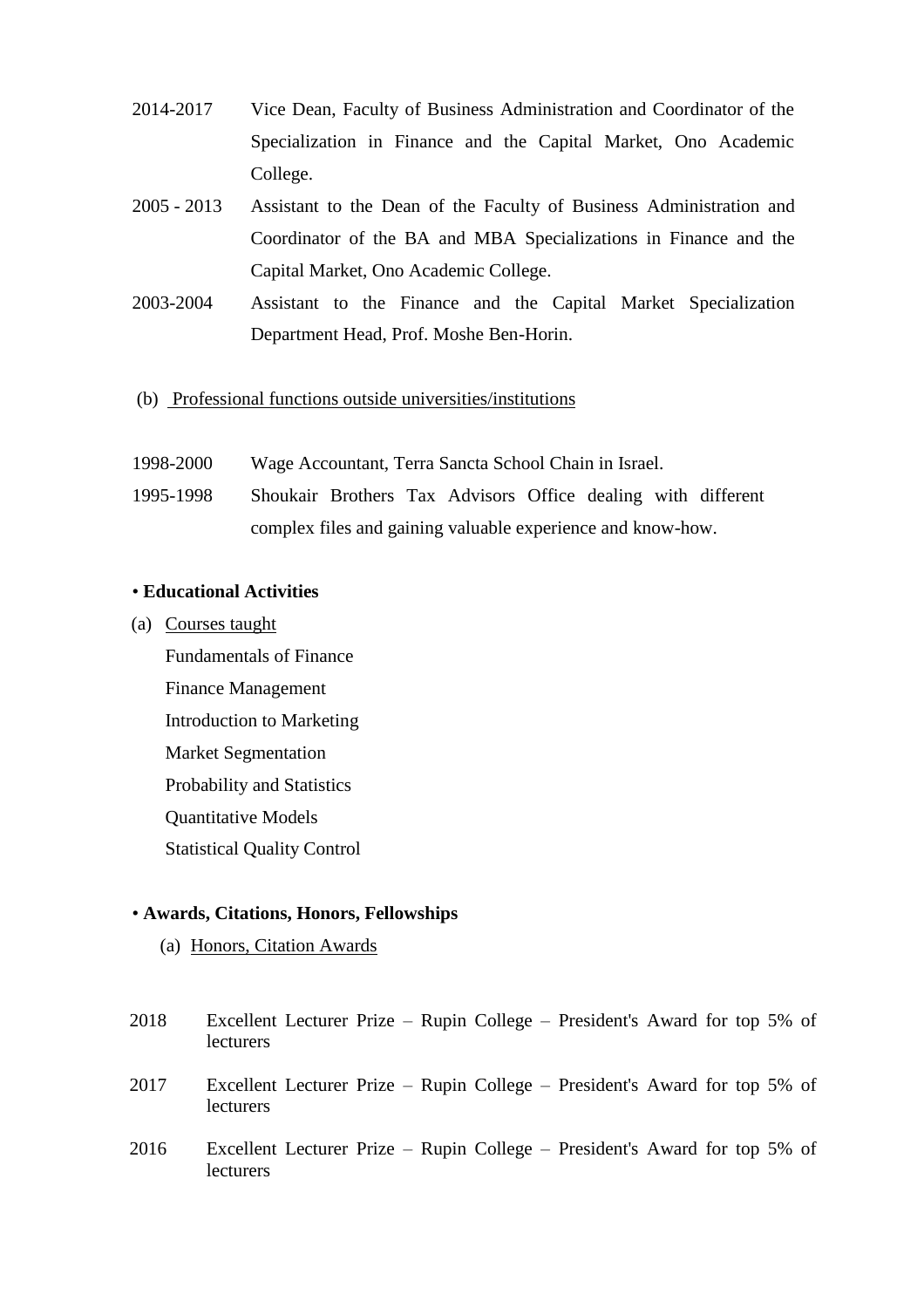| 2015 | Excellent Lecturer Prize – Rupin College – President's Award for top 5% of<br>lecturers |
|------|-----------------------------------------------------------------------------------------|
| 2014 | Excellent Lecturer Prize – Rupin College – President's Award for top 5% of<br>lecturers |
| 2014 | Excellent Lecturer Prize – Ono Academic College                                         |
| 2013 | Excellent Lecturer Prize – Rupin College – President's Award for top 5% of<br>lecturers |
| 2013 | Excellent Lecturer Prize – Ono Academic College                                         |
| 2012 | Excellent Lecturer Prize – Rupin College – President's Award for top 5% of<br>lecturers |
| 2012 | Excellent Lecturer Prize – Ono Academic College                                         |
| 2011 | Excellent Lecturer Prize - Rupin College                                                |
| 2010 | Excellent Lecturer Prize - Ono Academic College                                         |
| 2010 | Excellent Lecturer Prize – Rupin College                                                |
| 2007 | Excellent Lecturer Prize – Ono Academic College                                         |
| 2006 | Excellent Lecturer Prize – Ono Academic College                                         |
| 2005 | Excellent Lecturer Prize – Ono Academic College                                         |
| 2004 | Excellent Lecturer Prize – Ono Academic College                                         |
| 2003 | Excellent Lecturer Prize – Ono Academic College                                         |
| 2002 | Excellent Tutor Prize - Ono Academic College                                            |